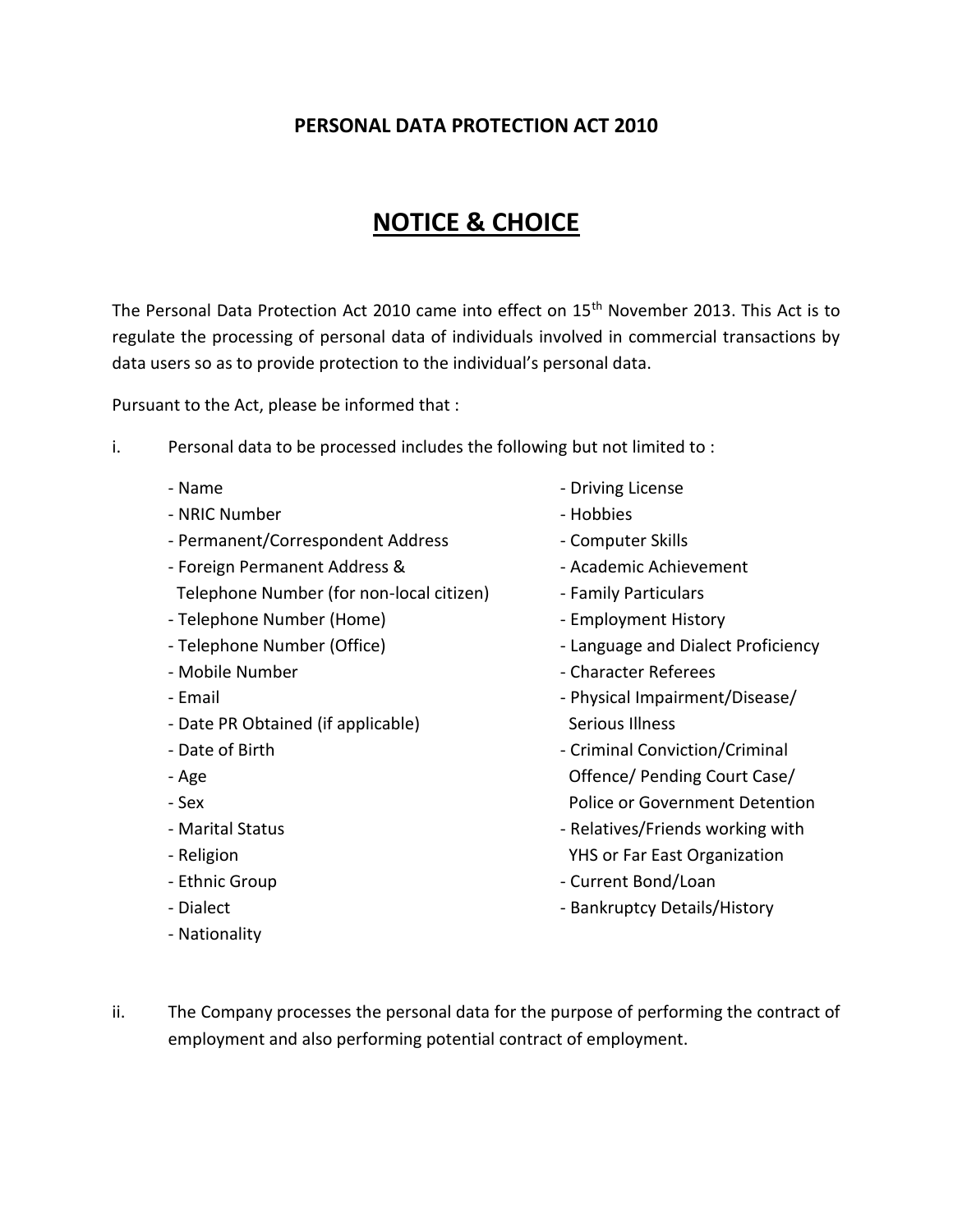- iii. The sources of the personal data may include any of the following but not limited to :
	- Resume
	- Application Form
	- Personal Particulars Form
	- Related Certificates
	- Past Training Certificates
	- Reference Checks / Verification Source (personal or private)
- iv. You may request to access and update the data by completing the Request Form to Access &/Or Update Personal Data'. You may obtain the Form and direct your request to the Compensation & Benefits Manager or Plant HR Head at the following contact addresses :

| Plant       | Tel. No.    | Fax No.     | <b>Email Address</b> |
|-------------|-------------|-------------|----------------------|
| Shah Alam   | 03-55228171 | 03-55228129 | MengNgorPeh@yeos.com |
| Johor Bahru | 07-3541078  | 07-3544349  | DanielDass@yeos.com  |
| Ipoh        | 05-5260133  | 05-5264984  | RajaRozina@yeos.com  |

## *Note : The email address may change according to the person holding the office.*

The Company, however, reserves the right to decline/refuse the request to access and/or update based on grounds provided under the Act.

- v. Personal data held by the Company will be kept confidential. However, the Company may provide or disclose such information to the following parties (whether within or outside Malaysia) but not limited to :
	- Any banking or financial institution granting or intending to grant any facilities. e.g. facilitate the payment of salary
	- Any relevant agent, contractor or third party service provider who provides administrative, telecommunications, computer, payment, clearing, management, audit or other services to the Company
	- Lawyers, auditors, tax advisors and other professional advisors which is restricted to the performance of contract of employment
	- Any insurance company / takaful operators and any association of federation of insurance companies/ takaful operators.